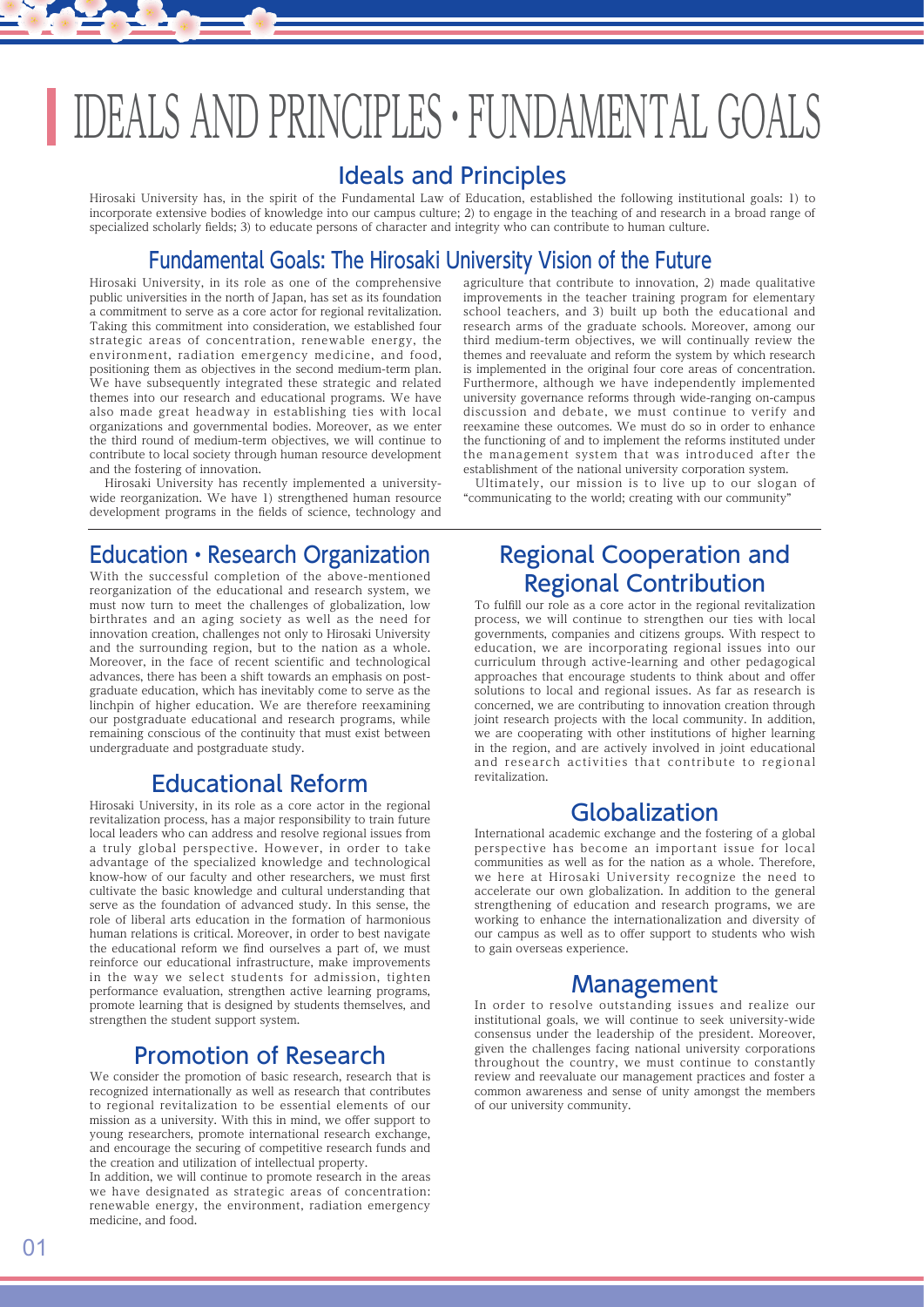# ACADEMIC ORGANIZATION

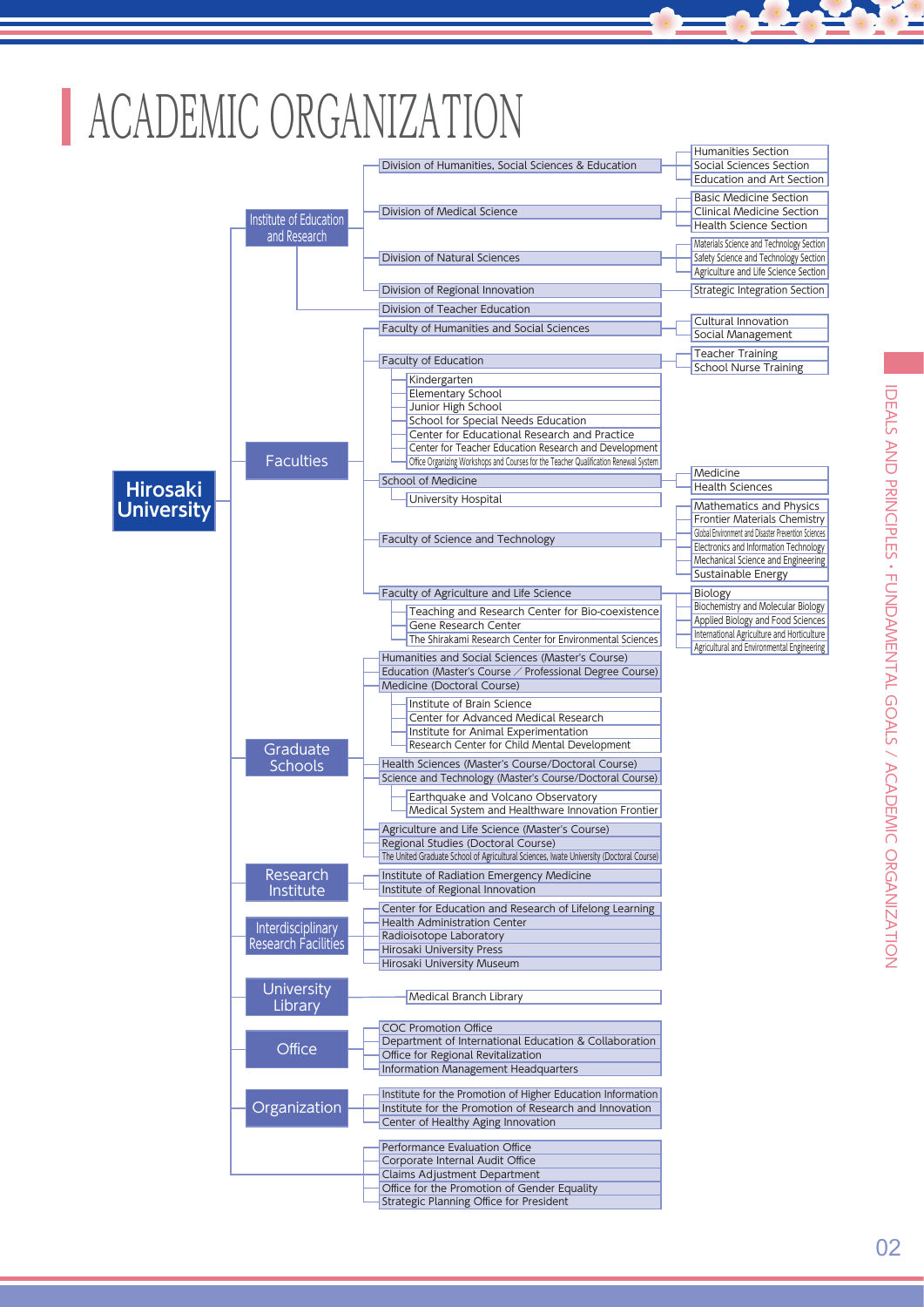

## Hirosaki University Logo

Concept: The university's logo takes cherry blossoms, for which Hirosaki City has great pride, as its motif. Blossoms representing each of five faculties are gathered together into one large blooming flower, facing the future. The circle in the center of the logo stands for the Earth, and expresses how graduates of Hirosaki University will make outstanding contributions to business and research, helping to make the world go round. In addition, the five different colors represent the different faculties: red for Medicine, orange for Education, green for Agriculture & Life Science, blue for Science & Technology, and purple for Humanities and Social Sciences. The image of the flowers scattered around the Earth like satellites also carries the meaning of Hirosaki University becoming a beacon for the region. Taken as a whole, the logo was designed to have a colorful, modern feel, brimming with freshness, vigor, and the energy of an enjoyable campus life.

Established July 24, 2006

#### President, Executive Director, Auditor Associated As of May 1, 2019

|   | President |   | <b>Executive Director</b><br>and Vice President |   | <b>Auditor</b> |      | Assistant to the<br>President |      | <b>Vice Executive</b><br><b>Director</b> |       | Total | <b>Grand Total</b> |
|---|-----------|---|-------------------------------------------------|---|----------------|------|-------------------------------|------|------------------------------------------|-------|-------|--------------------|
| M |           | M |                                                 | M |                | M'   |                               | M    |                                          | M     |       |                    |
|   |           | 6 |                                                 |   | (1)            | 3(2) |                               | 3(1) |                                          | 14(3) | 2(1)  | 16(4)              |

Note: Part-time positions are shown in ( ) and are included int the total number. Note: For Vice Presidents, Assistants to the President, and Vice Executive Directors, numbers include cases where one person holds more than one position.

| <b>Divisions</b>                                               | Professors     |                | Associate<br>Professors |                | Lenturers      |                | Professors   | Assistant      | Research<br><b>Associates</b> |    | School | Teachers of<br>Attached | Total          |                |                | <b>Other Staff</b> | <b>Total</b>   |                | Grand<br><b>Total</b> |
|----------------------------------------------------------------|----------------|----------------|-------------------------|----------------|----------------|----------------|--------------|----------------|-------------------------------|----|--------|-------------------------|----------------|----------------|----------------|--------------------|----------------|----------------|-----------------------|
|                                                                | M              | F.             | M                       | F.             | M              | F              | <b>M</b>     | F.             | M                             | F. | M      | F.                      | M              | F.             | M              | F.                 | M              | F              |                       |
| The Number of<br><b>Present Employees</b>                      | 194            | 25             | 172                     | 32             | 88             | 28             | 142          | 58             | 32                            | 21 | 47     | 48                      | 675            | 212            | 356            | 735                | 1,031          | 947            | 1,978                 |
| Administration<br><b>Bureau</b>                                |                |                |                         |                |                |                |              |                |                               |    |        |                         |                |                | 112            | 43                 | 112            | 43             | 155                   |
| Faculty of Humanities<br>and Social Sciences                   | 22             | 6              | 24                      | 6              | 8              | 3              |              |                |                               |    |        |                         | 54             | 15             | 5              | 3                  | 59             | 18             | 77                    |
| Faculty of Education                                           | 32             | 6              | 22                      | 6              | 12             | 8              |              | $\mathbf{1}$   |                               |    | 47     | 48                      | 113            | 69             | 10             | 5                  | 123            | 74             | 197                   |
| Graduate School of<br>Medicine                                 | 40             | $\overline{2}$ | 27                      | $\overline{2}$ | 22             | $\mathbf{1}$   | 51           | 22             | 14                            | 6  |        |                         | 154            | 33             | 11             | 7                  | 165            | 40             | 205                   |
| Graduate School of<br><b>Health Sciences</b>                   | 19             | 9              | 9                       | 6              | 10             | 8              | 13           | 11             | $\overline{2}$                | 3  |        |                         | 53             | 37             | $\overline{7}$ | $\overline{2}$     | 60             | 39             | 99                    |
| University Hospital                                            |                |                | 8                       | $\mathbf{1}$   | 29             | $\overline{4}$ | 49           | 17             | 15                            | 12 |        |                         | 101            | 34             | 161            | 644                | 262            | 678            | 940                   |
| Graduate School of<br>Science and Technology                   | 40             | 1              | 37                      | 3              | 3              |                | 13           | 1              | 1                             |    |        |                         | 94             | 5              | 13             | 10                 | 107            | 15             | 122                   |
| Faculty of Agriculture<br>and Life Science                     | 27             | 1              | 34                      | $\overline{4}$ |                |                | 12           | $\overline{2}$ |                               |    |        |                         | 73             | $\overline{7}$ | 16             | 6                  | 89             | 13             | 102                   |
| Graduate School of<br><b>Regional Studies</b>                  | $\overline{2}$ |                | $\overline{2}$          |                |                |                |              |                |                               |    |        |                         | $\overline{4}$ | $\mathbf 0$    |                |                    | $\overline{4}$ | $\mathbf 0$    | 4                     |
| Institute of Radiation<br><b>Emergency Medicine</b>            | 3              |                |                         |                |                |                | 3            |                |                               |    |        |                         | 6              | $\mathbf 0$    | 3              |                    | 9              | $\mathbf 0$    | 9                     |
| Institute of Regional<br>Innovation                            | 6              |                | 5                       |                |                |                |              | $\overline{2}$ |                               |    |        |                         | 11             | $\overline{2}$ | $\overline{4}$ |                    | 15             | $\overline{2}$ | 17                    |
| Center for Education and<br>Research of Lifelong Learning      |                |                |                         |                | 1              |                |              |                |                               |    |        |                         | 1              | $\Omega$       |                |                    | $\mathbf{1}$   | $\mathbf 0$    | 1                     |
| <b>Health Administration</b><br>Center                         | $\mathbf{1}$   |                |                         | 1              |                | $\overline{1}$ |              |                |                               |    |        |                         | 1              | $\overline{2}$ |                | $\overline{2}$     | $\mathbf{1}$   | $\overline{4}$ | 5                     |
| Radioisotope<br>Laboratory                                     |                |                |                         |                |                |                |              |                |                               |    |        |                         | $\Omega$       | $\Omega$       |                | $\mathbf 1$        | $\Omega$       | 1              | 1                     |
| University Library                                             |                |                |                         |                |                |                |              |                |                               |    |        |                         | $\Omega$       | $\Omega$       | 3              | 8                  | 3              | 8              | 11                    |
| Department of International<br>Education & Collaboration       |                |                | $\overline{2}$          | $\overline{2}$ |                |                |              | 1              |                               |    |        |                         | $\overline{2}$ | 3              | 3              | 3                  | 5              | 6              | 11                    |
| Office for Regional<br>Revitalization                          |                |                | 1                       |                |                |                |              |                |                               |    |        |                         | 1              | $\mathbf 0$    |                |                    | $\mathbf{1}$   | $\mathbf 0$    | 1                     |
| Information Management<br>Headquaters                          |                |                |                         |                |                |                |              |                |                               |    |        |                         | $\mathbf 0$    | $\mathbf 0$    | 5              | 1                  | 5              | $\mathbf{1}$   | 6                     |
| Institute for the Promotion of<br>Higher Education Information | $\mathbf{1}$   |                | $\mathbf{1}$            | $\mathbf{1}$   | $\overline{2}$ | $\overline{2}$ | $\mathbf{1}$ |                |                               |    |        |                         | 5              | 3              |                |                    | 5              | 3              | 8                     |
| Center of Healthy<br>Aging Innovation                          | $\mathbf{1}$   |                |                         |                | $\mathbf{1}$   | $\mathbf{1}$   |              |                |                               |    |        |                         | $\overline{2}$ | 1              |                |                    | $\overline{2}$ | 1              | 3                     |
| <b>COC Promotion</b><br>Office                                 |                |                |                         |                |                |                |              |                |                               |    |        |                         | 0              | $\overline{O}$ | 3              |                    | 3              | $\mathbf 0$    | 3                     |
| Office for the Promotion<br>of Gender Equality                 |                |                |                         |                |                |                |              | 1              |                               |    |        |                         | $\mathbf 0$    | 1              |                |                    | $\mathbf 0$    | $\mathbf{1}$   | 1                     |

Note: Number for staff working in the Corporate Internal Audit Office and Strategic Plannning Office for President are included in the number for the Administration Bureau.

03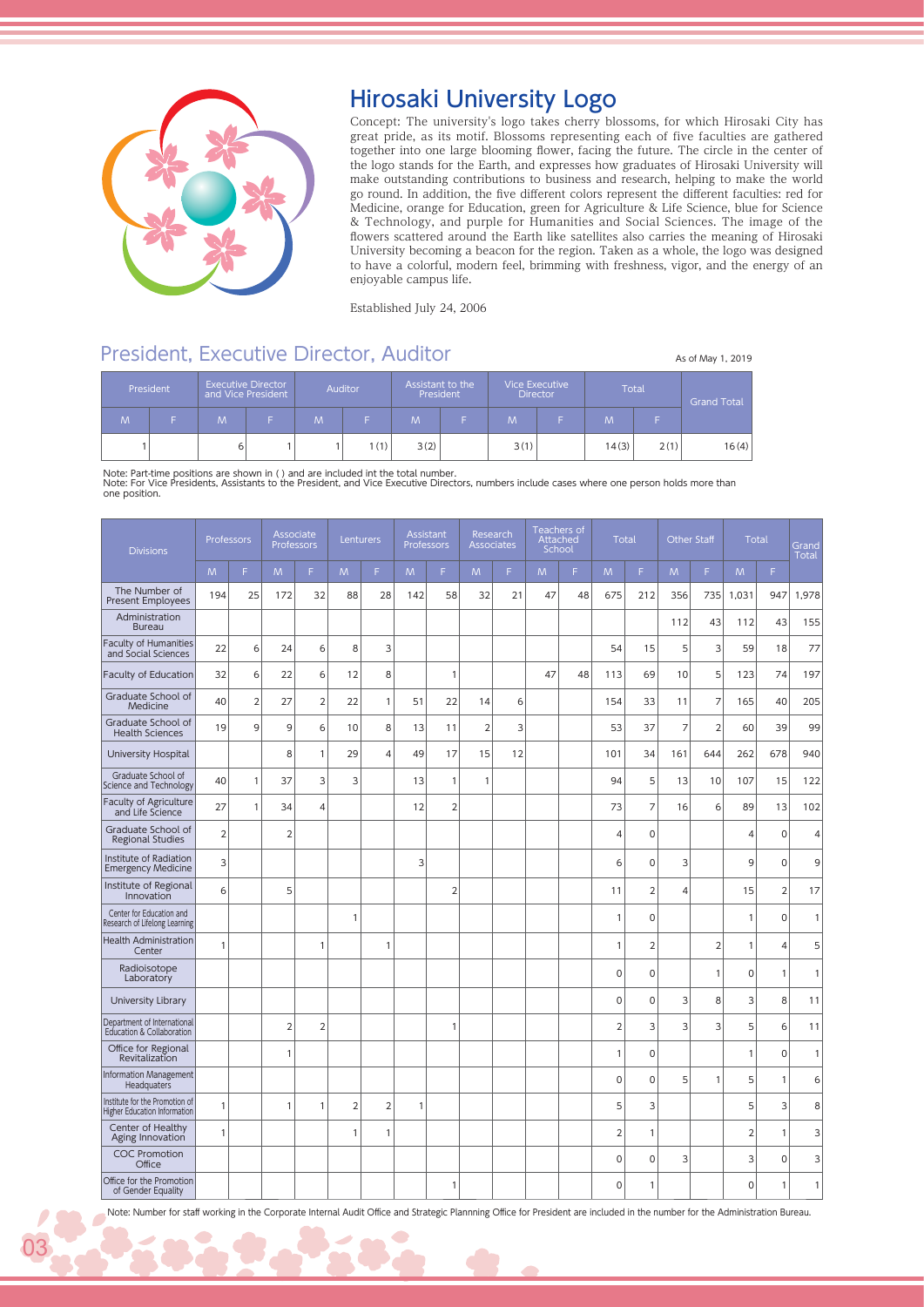## Undergraduates As of May 1, 2019

|                                   |                                                        | launn.     |                                        |                               |                                                                      |                          |                |             |            |                |                |                          |                |                | <b>Actual Enrollment</b> |                |                         |         |          |   |        |          |    |       |                      |                |
|-----------------------------------|--------------------------------------------------------|------------|----------------------------------------|-------------------------------|----------------------------------------------------------------------|--------------------------|----------------|-------------|------------|----------------|----------------|--------------------------|----------------|----------------|--------------------------|----------------|-------------------------|---------|----------|---|--------|----------|----|-------|----------------------|----------------|
| Faculties                         | Departments<br>and Courses                             | ဥ္<br>paci | <b>Transfer Student</b><br>Second year | ransfer Student<br>Third year | Enrollment<br>Capacity                                               |                          | Freshmen       |             | Sophomores |                |                |                          | <b>Juniors</b> |                |                          | <b>Seniors</b> |                         |         | 5th year |   |        | 6th year |    |       | <b>Grand Total</b>   |                |
|                                   |                                                        | Admission  |                                        |                               |                                                                      | <b>Total</b>             | M              | F           | Total      | M              | F              | <b>Total</b>             | M              | F              | Total                    | M              | F                       | Total   | M        | F | Total  | M        | F  | Total | M                    | F.             |
|                                   | Cultural<br>Innovation                                 | 110        |                                        |                               | 440                                                                  | 115                      | 32             | 83          | 111        | 36             | 75             | 112                      | 40             | 72             | 106                      | 45             | 61                      |         |          |   |        |          |    | 444   | 153                  | 291            |
| Humanities and<br>Social Sciences | Social<br>Management                                   | 155        |                                        |                               | 620                                                                  | 172                      | 83             | 89          | 162        | 93             | 69             | 158                      | 97             | 61             | 164                      | 96             | 68                      |         |          |   |        |          |    | 656   | 369                  | 287            |
|                                   | Total                                                  | 265        |                                        |                               | 1,060                                                                | 287                      | 115            | 172         |            | 273 129 144    |                | 270                      | 137 133        |                | 270                      | 141            | 129                     |         |          |   |        |          |    | 1,100 | 522                  | 578            |
|                                   | Humanities and<br><b>Cultural Studies</b>              |            |                                        |                               |                                                                      |                          |                |             |            |                |                |                          |                |                | 22                       | 13             | 9                       |         |          |   |        |          |    | 22    | 13                   | 9              |
| Humanities                        | Social Science and<br>Social System Studies            |            |                                        |                               |                                                                      |                          |                |             |            |                |                |                          |                |                | 22                       | 10             | 12                      |         |          |   |        |          |    | 22    | 10                   | 12             |
|                                   | Economies and<br><b>Commercial Sciences</b>            |            |                                        |                               |                                                                      |                          |                |             |            |                |                |                          |                |                | 18                       | 16             | $\overline{2}$          |         |          |   |        |          |    | 18    | 16                   | $\overline{2}$ |
|                                   | Total                                                  |            |                                        |                               | 0                                                                    | $\Omega$                 | $\overline{0}$ | $\mathbf 0$ | $\Omega$   | $\overline{0}$ | $\overline{0}$ | $\overline{0}$           | $\overline{0}$ | $\overline{0}$ | 62                       | 39             | 23                      |         |          |   |        |          |    | 62    | 39                   | 23             |
|                                   | <b>Teacher Training</b><br><b>Division</b>             | 150        |                                        |                               | 600                                                                  | 158                      | 71             | 87          | 152        | 65             | 87             | 156                      | 77             | 79             | 169                      | 90             | 79                      |         |          |   |        |          |    | 635   | 303                  | 332            |
| Educatoin                         | <b>School Nurse</b><br><b>Training Division</b>        | 20         |                                        |                               | 80                                                                   | 21                       | 0              | 21          | 20         | 0              | 20             | 20                       | $\Omega$       | 20             | 21                       | 0              | 21                      |         |          |   |        |          |    | 82    | $\mathbf 0$          | 82             |
|                                   | Community Education<br><b>Training Division</b>        |            |                                        |                               |                                                                      |                          |                |             |            |                |                |                          |                |                | 8                        | 5              | $\overline{3}$          |         |          |   |        |          |    | 8     | 5                    | 3              |
|                                   | <b>Total</b>                                           | 170        |                                        |                               | 680                                                                  | 179                      | 71             | 108         | 172        |                | 65 107         | 176                      | 77             | 99             | 198                      | 95             | 103                     |         |          |   |        |          |    | 725   | 308                  | 417            |
|                                   | Medicine                                               | 112        | 20                                     |                               | 772                                                                  | 114                      | 58             | 56          | 157        | 84             | 73             | 140                      | 76             | 64             | 147                      | 95             |                         | 52 111  | 69       |   | 42 124 | 83       | 41 | 793   | 465                  | 328            |
| Medicine                          | Health<br>Sciences                                     | 200        |                                        | 30                            | 860                                                                  | 205                      |                | 64 141      | 204        |                | 66 138         | 208                      |                | 68 140         | 213                      | 70             | 143                     |         |          |   |        |          |    | 830   | 268                  | 562            |
|                                   | Total                                                  | 312        | 20                                     | <b>30</b>                     | 1,632                                                                |                          | 319 122 197    |             | 361        | 150 211        |                | 348                      |                | 144 204        | 360                      | 165            |                         | 195 111 | 69       |   | 42 124 | 83       | 41 | 1,623 | 733                  | 890            |
|                                   | Mathematics<br>and Physics                             | 78         |                                        | 2                             | 316                                                                  | 76                       | 66             | 10          | 81         | 72             | 9              | 75                       | 67             | 8              | 80                       | 66             | 14                      |         |          |   |        |          |    | 312   | 271                  | 41             |
|                                   | <b>Frontier Materials</b><br>Chemistry                 | 52         |                                        | 1                             | 210                                                                  | 52                       | 35             | 17          | 52         | 42             | 10             | 51                       | 37             | 14             | 57                       | 45             | 12                      |         |          |   |        |          |    | 212   | 159                  | 53             |
|                                   | Global Environment and<br>Disaster Prevention Sciences | 65         |                                        |                               | 264                                                                  | 67                       | 53             | 14          | 67         | 43             | 24             | 66                       | 50             | 16             | 66                       | 51             | 15                      |         |          |   |        |          |    | 266   | 197                  | 69             |
| Science                           | Electronics and<br>Information Technology              | 55         |                                        | 2                             | 224                                                                  | 57                       | 47             | 10          | 59         | 50             | 9              | 59                       | 57             | $\overline{2}$ | 64                       | 57             | 7                       |         |          |   |        |          |    | 239   | 211                  | 28             |
| pue                               | Mechanical Science<br>and Engineering                  | 80         |                                        | 2                             | 324                                                                  | 82                       | 74             | 8           | 81         | 75             | 6              | 80                       | 71             | 9              | 78                       | 74             | $\left 4\right $        |         |          |   |        |          |    | 321   | 294                  | 27             |
|                                   | Sustainable<br>Energy                                  | 30         |                                        |                               | 122                                                                  | 28                       | 21             | 7           | 32         | 27             | 5              | 30                       | 25             | 5              | 31                       | 23             | 8                       |         |          |   |        |          |    | 121   | 96                   | 25             |
| Technology                        | Advanced<br><b>Physics</b>                             |            |                                        |                               |                                                                      | $\equiv$                 |                |             | ۳          |                |                | $\overline{\phantom{a}}$ |                |                | $\mathbf{1}$             | 1              | $\Omega$                |         |          |   |        |          |    | 1     | 1                    | 0              |
|                                   | Earth and<br><b>Environmental Sciences</b>             |            |                                        |                               |                                                                      |                          |                |             |            |                |                |                          |                |                | 4                        | 4              | 0                       |         |          |   |        |          |    | 4     | 4                    | 0              |
|                                   | Intelligent Machines<br>and System Engineering         |            |                                        |                               |                                                                      | $\overline{\phantom{0}}$ |                |             |            |                |                | ۰                        |                |                | 11                       | 10             | 1                       |         |          |   |        |          |    | 11    | 10                   | 1              |
|                                   | Total                                                  | 360        |                                        |                               | 10 1,460                                                             |                          | 362 296        | 66          |            | 372 309        | 63             | 361 307                  |                | 54             |                          | 392 331        | 61                      |         |          |   |        |          |    |       | 1,487 1,243          | 244            |
|                                   | <b>Biology</b>                                         | 40         |                                        |                               | 160                                                                  | 43                       | 31             | 12          | 40         | 29             | 11             | 40                       | 26             | 14             | 42                       | 32             | 10                      |         |          |   |        |          |    | 165   | 118                  | 47             |
|                                   | Biochemistry and<br>Molecular Biology                  | 40         |                                        |                               | 160                                                                  | 40                       | 16             | 24          | 41         | 25             | 16             | 42                       | 26             | 16             | 45                       | 26             | 19                      |         |          |   |        |          |    | 168   | 93                   | 75             |
| Agriculture                       | Applied Biology<br>and Food Sciences                   | 55         |                                        |                               | 220                                                                  | 57                       | 31             | 26          | 56         | 29             | 27             | 57                       | 31             | 26             | 55                       | 28             | 27                      |         |          |   |        |          |    | 225   | 119                  | 106            |
| pue                               | International Agriculture<br>and Horticulture          | 50         |                                        |                               | 200                                                                  | 55                       | 30             | 25          | 48         | 25             | 23             | 51                       | 23             | 28             | 50                       | 21             | 29                      |         |          |   |        |          |    | 204   | 99                   | 105            |
| Life                              | Agriculture and<br><b>Environmental Engineering</b>    | 30         |                                        |                               | 120                                                                  | 32                       | 28             | 4           | 33         | 26             | $\overline{7}$ | 32                       | 27             | 5              | 30                       | 25             | 5 <sup>1</sup>          |         |          |   |        |          |    | 127   | 106                  | 21             |
| Science                           | Applied<br><b>Bioscience</b>                           |            |                                        |                               |                                                                      |                          |                |             |            |                |                |                          |                |                | 5                        | 4              | 1                       |         |          |   |        |          |    | 5     | 4                    | 1              |
|                                   | Agriculture and<br>Horticulture                        |            |                                        |                               |                                                                      |                          |                |             |            |                |                |                          |                |                | 7                        | 4              | $\overline{\mathbf{3}}$ |         |          |   |        |          |    | 7     | 4                    | 3              |
|                                   | Total                                                  | 215        |                                        |                               | 860                                                                  |                          | 227 136        | 91          |            | 218 134        | 84             |                          | 222 133        | 89             |                          | 234 140        | 94                      |         |          |   |        |          |    | 901   | 543                  | 358            |
|                                   | <b>Grand Total</b>                                     | 1,322      | 20                                     |                               | 40 5,692 1,374 740 634 1,396 787 609 1,377 798 579 1,516 911 605 111 |                          |                |             |            |                |                |                          |                |                |                          |                |                         |         | 69       |   | 42 124 | 83       |    |       | 41 5,898 3,388 2,510 |                |

 $04$ 

类面

 $+8+8$ 

 $\bullet$ 

 $\bullet$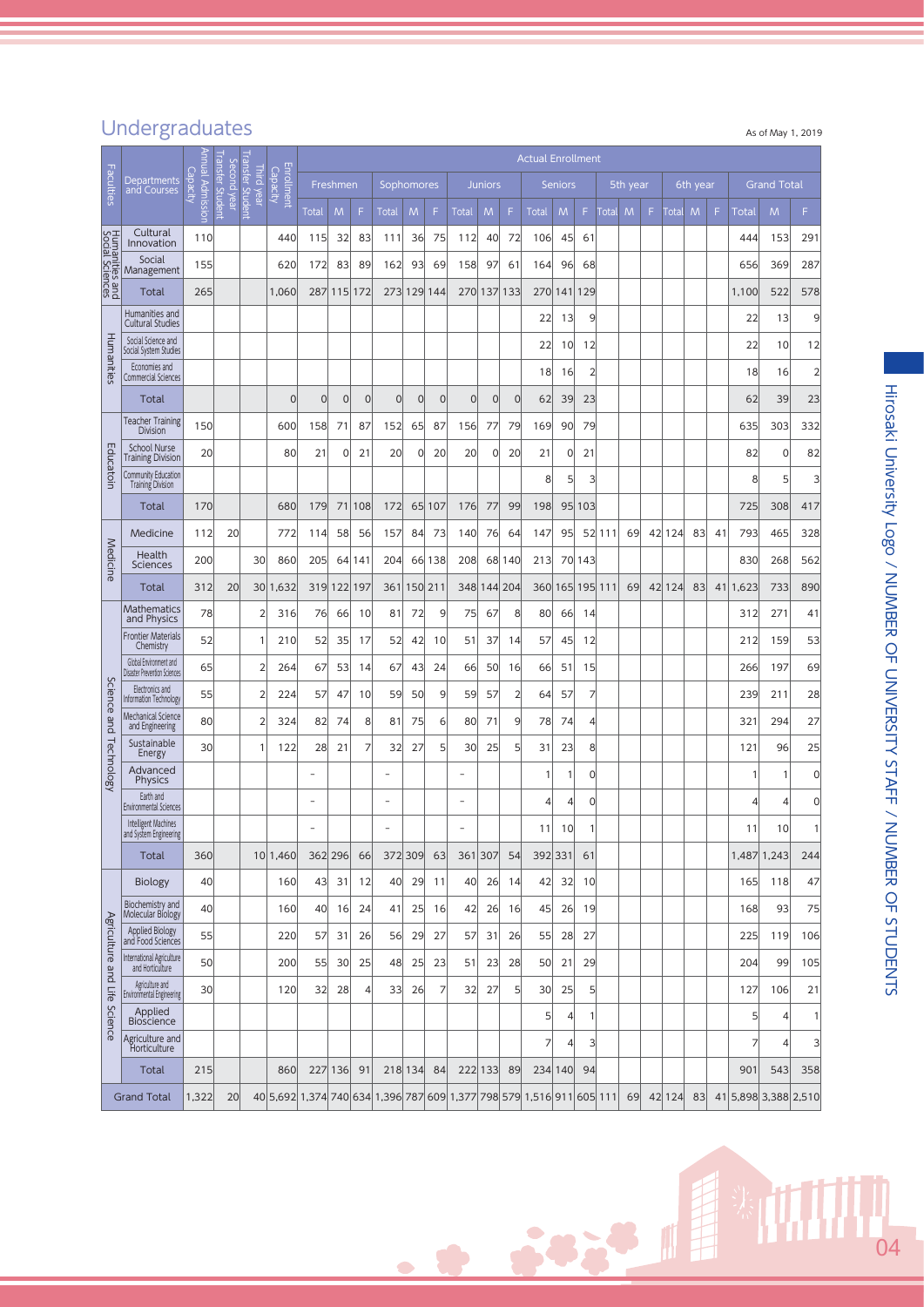#### **Graduates**

As of May 1, 2019

|                                   |                    |                                                         |                              |                        |                |                |                |                |             |                | <b>Actual Enrollment</b> |                |                |       |                |    |             |                    |                |    |    |
|-----------------------------------|--------------------|---------------------------------------------------------|------------------------------|------------------------|----------------|----------------|----------------|----------------|-------------|----------------|--------------------------|----------------|----------------|-------|----------------|----|-------------|--------------------|----------------|----|----|
|                                   | Classification     |                                                         | Annual Admission<br>Capacity | Enrollment<br>Capacity |                | Freshmen       |                |                | Sophomores  |                |                          | <b>Juniors</b> |                |       | <b>Seniors</b> |    |             | <b>Grand Total</b> |                |    |    |
|                                   |                    |                                                         |                              |                        | Total          | M              | F.             | Total          | M           | F.             | Total                    | M              | F              | Total | M              | F. | Total       | M                  | F              |    |    |
|                                   |                    | <b>Cultural Studies</b>                                 | 10                           | 20                     | 13             | 6              | $\overline{7}$ | 18             | 9           | 9              |                          |                |                |       |                |    | 31          | 15                 | 16             |    |    |
| Humanities and Social<br>Sciences | Master's<br>Course | <b>Applied Social</b><br><b>Sciences</b>                | 6                            | 12                     | 9              | $\overline{7}$ | $\overline{2}$ | 11             | 3           | 8              |                          |                |                |       |                |    | 20          | 10                 | 10             |    |    |
|                                   |                    | Total                                                   | 16                           | 32                     | 22             | 13             | 9              | 29             | 12          | 17             |                          |                |                |       |                |    | 51          | 25                 | 26             |    |    |
|                                   |                    | <b>School Education</b>                                 | 16                           | 32                     | 16             | $\overline{7}$ | 9              | 24             | 6           | 18             |                          |                |                |       |                |    | 40          | 13                 | 27             |    |    |
|                                   | Master's           | <b>Curriculum Studies</b>                               |                              |                        | $\overline{a}$ |                |                | $\mathbf{1}$   | $\Omega$    | 1              |                          |                |                |       |                |    | 1           | $\Omega$           | $\mathbf{1}$   |    |    |
| Educatoin                         | Course             | Coordinated School<br>Health (Yogo) Education           |                              |                        | ÷,             |                |                | 0              | $\mathbf 0$ | 0              |                          |                |                |       |                |    | $\mathbf 0$ | $\mathbf 0$        | $\mathbf 0$    |    |    |
|                                   |                    | Total                                                   | 16                           | 32                     | 16             | $\overline{7}$ | $\mathsf{Q}$   | 25             | 6           | 19             |                          |                |                |       |                |    | 41          | 13                 | 28             |    |    |
|                                   | Professional       | Professional<br>Degree Course   Development of Teachers | 16                           | 32                     | 19             | 12             | $\overline{7}$ | 13             | 8           | 5              |                          |                |                |       |                |    | 32          | 20                 | 12             |    |    |
| Medicine                          | Doctoral<br>Course | <b>Medical Science</b>                                  | 60                           | 240                    | 55             | 36             | 19             | 42             | 33          | 9              | 57                       | 37             | 20             | 103   | 73             | 30 | 257         | 179                | 78             |    |    |
| <b>Health Sciences</b>            | Master's<br>Course | <b>Health Sciences</b>                                  | 30                           | 60                     | 33             | 24             | 9              | 37             | 25          | 12             |                          | 8<br>13        |                |       |                |    |             |                    | 70             | 49 | 21 |
|                                   | Doctoral<br>Course | <b>Health Sciences</b>                                  | 12                           | 36                     | 14             | 10             | $\overline{4}$ | 14             | 10          | 4              | 21                       |                |                |       |                |    | 49          | 28                 | 21             |    |    |
|                                   | Master's<br>Course | Science and<br>Technology                               | 120                          | 240                    | 107            | 92             | 15             | 107            | 92          | 15             |                          |                |                |       |                |    | 214         | 184                | 30             |    |    |
| Science and                       |                    | <b>Advanced Materials</b><br>Science and Technology     | 6                            | 18                     | 3              | 3              | $\mathbf 0$    | 4              | 3           | $\mathbf{1}$   | 3                        | $\overline{2}$ | 1              |       |                |    | 10          | 8                  | $\overline{2}$ |    |    |
| Technology                        | Doctoral<br>Course | Safety Science and<br>Technology                        | 6                            | 18                     | 9              | 6              | 3              | 9              | 6           | 3              | 6                        | 5              | $\mathbf{1}$   |       |                |    | 24          | 17                 | 7              |    |    |
|                                   |                    | Total                                                   | 12                           | 36                     | 12             | 9              | $\overline{3}$ | 13             | 9           | $\overline{4}$ | 9                        | 7              | $\overline{2}$ |       |                |    | 34          | 25                 | 9              |    |    |
| Agriculture and Life<br>Science   | Master's<br>Course | Agriculture and Life<br><b>Sciences</b>                 | 60                           | 120                    | 56             | 39             | 17             | 50             | 30          | 20             |                          |                |                |       |                |    | 106         | 69                 | 37             |    |    |
| <b>Regional Studies</b>           | Doctoral<br>Course | <b>Regional Studies</b>                                 | 6                            | 18                     | 6              | $\overline{2}$ | $\overline{4}$ | $\overline{7}$ | 5           | $\overline{2}$ | 25                       | 16             | 9              |       |                |    | 38          | 23                 | 15             |    |    |
|                                   | <b>Grand Total</b> |                                                         |                              |                        |                |                | 96             | 337            | 230         | 107            | 112                      | 68             | 44             | 103   | 73             | 30 | 892         | 615                | 277            |    |    |

## The United Graduate School of Agricultural Sciences,

IWAte University (Doctoral Course) The current figure indicates the number of students who belong to Hirosaki University (supervising educators). As of May 1, 2019

|                                                                                            | $\Omega$ | 鸟  |       |          |       |            | <b>Actual Enrollment</b> |                |   |              |                |       |                    |                |
|--------------------------------------------------------------------------------------------|----------|----|-------|----------|-------|------------|--------------------------|----------------|---|--------------|----------------|-------|--------------------|----------------|
| <b>Classification</b>                                                                      |          |    |       | Freshmen |       | Sophomores |                          | <b>Juniors</b> |   |              | <b>Seniors</b> |       | <b>Grand Total</b> |                |
|                                                                                            | iss      | -  | Total | M        | Total | M          | Total                    | M              |   | <b>Total</b> | M              | Total | $\mathsf{M}$       |                |
| The United Graduate School of Agricultural Sciences,<br>Iwate University (Doctoral Course) | 24       | 80 |       | 4        | q     |            | 8                        | $\blacksquare$ | 3 |              |                | 24    | 16 <sub>1</sub>    | 8 <sup>1</sup> |

## Attached School (Faculty of Education)

05

As of May 1, 2019

| Classification                     | Enrollment<br>Capacity | Classes |                |          |                 | <b>Actual Enrollment</b> |                  |          |                 |              |
|------------------------------------|------------------------|---------|----------------|----------|-----------------|--------------------------|------------------|----------|-----------------|--------------|
|                                    |                        |         |                | 1st Year | 2nd Year        | 3rd Year                 | 4th Year         | 5th Year | 6th Year        | <b>Total</b> |
| Kindergarten                       |                        | 90      | $\overline{4}$ |          | (3-year-old) 17 |                          | (4-year-old) 25  |          | (5-year-old) 22 | 64           |
| Elementary School                  |                        | 642     | 21             | 103      | 94              | 82                       | 102              | 89       | 84              | 554          |
| Junior High School                 |                        | 495     | 15             | 164      | 164             | 161                      |                  |          |                 | 489          |
|                                    | (Elementary)           | 18      | 3              |          | (Lower) 6       |                          | (Intermediate) 5 |          | (Higher) 6      | 17           |
| School for Special Needs Education | (Junior High)          | 18      | 3 <sup>1</sup> | 6        | 4               | 5                        |                  |          |                 | 15           |
|                                    | (Senior High)          |         | 3              | 8        | 8               | 8                        |                  |          |                 | 24           |
| <b>Total</b>                       | 1,287                  |         |                |          |                 |                          |                  |          | 1,163           |              |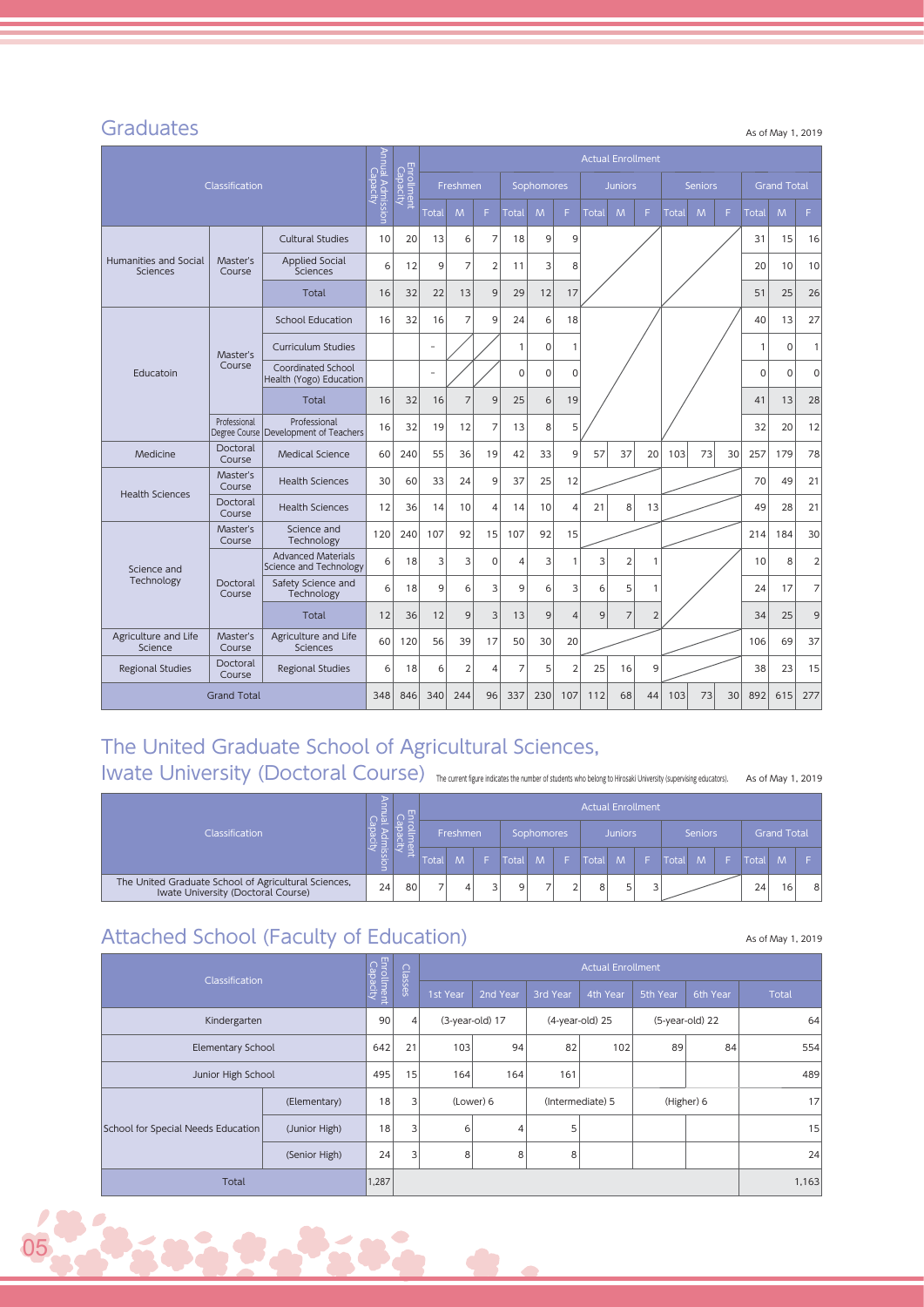## International Students

|  | As of May 1, 2019 |  |  |
|--|-------------------|--|--|

|                | Classification                                                                                                                                                          | Country /<br>Region<br>Faculties, etc.                | China          | Taiwan       | South Korea    | Thailand       | Malaysia       | Singapore    | Indonesia      | Vietnam        | Mongolia       | Bangladesh  | A.S.U          | Canada         | France | Italy | Romania      | Hungary        | Uzbekistan   | New Zealand | $\Xi$        | Ethiopia     | Cameroon     | Total          |
|----------------|-------------------------------------------------------------------------------------------------------------------------------------------------------------------------|-------------------------------------------------------|----------------|--------------|----------------|----------------|----------------|--------------|----------------|----------------|----------------|-------------|----------------|----------------|--------|-------|--------------|----------------|--------------|-------------|--------------|--------------|--------------|----------------|
|                |                                                                                                                                                                         | <b>Humanities</b>                                     | $\mathbf{1}$   |              |                |                |                |              |                |                |                |             |                |                |        |       |              |                |              |             |              |              |              | $\mathbf{1}$   |
|                |                                                                                                                                                                         | Humanities and<br>Social Sciences                     | 7              |              | $\overline{2}$ |                | 3              |              |                | 3              | $\mathbf{1}$   |             |                |                |        |       |              |                |              |             |              |              |              | 16             |
|                | Private Regular                                                                                                                                                         | Medicine                                              | 1              |              |                |                |                |              |                |                |                |             |                |                |        |       |              |                |              |             |              |              |              | $\mathbf{1}$   |
|                | <b>Students</b>                                                                                                                                                         | <b>Health Sciences</b>                                | $\mathbf{1}$   | 1            |                |                |                |              |                |                |                |             |                |                |        |       |              |                |              |             |              |              |              | $\overline{2}$ |
|                |                                                                                                                                                                         | Science and<br>Technology                             | 8              |              |                | $\mathbf{1}$   | $\overline{c}$ |              |                |                |                |             |                |                |        |       |              |                |              |             |              |              |              | 11             |
|                |                                                                                                                                                                         | Agriculture and Life<br>Science                       | $\overline{2}$ |              | 1              |                | $\overline{2}$ |              |                | $\mathbf 2$    |                |             |                |                |        |       |              |                |              |             |              |              |              | $\overline{7}$ |
|                |                                                                                                                                                                         | Humanities and<br>Social Sciences                     | 5              |              |                |                |                |              |                |                |                |             |                |                |        |       |              |                |              |             |              |              |              | 5              |
|                | Private Research                                                                                                                                                        | Education                                             | $\overline{2}$ |              |                |                |                |              |                |                |                |             |                |                |        |       |              |                |              |             |              |              |              | $\mathbf 2$    |
|                | Students                                                                                                                                                                | Science and<br>Technology                             | $\mathbf{1}$   |              |                |                |                |              |                |                |                |             |                |                |        |       |              |                |              |             |              |              |              | $\mathbf{1}$   |
| Undergraduates |                                                                                                                                                                         | Agriculture and Life<br>Science                       | $\overline{2}$ |              |                |                |                |              |                |                |                |             |                |                |        |       |              |                |              |             |              |              |              | $\overline{2}$ |
|                |                                                                                                                                                                         | Humanities and<br>Social Sciences                     | 9              | $\mathbf{1}$ | 9              | 6              |                |              |                |                |                |             | $\overline{4}$ | $\mathbf{1}$   | 6      | 5     | 1            |                |              | 3           |              |              |              | 45             |
|                | Private Subject                                                                                                                                                         | Education                                             | 4              |              |                |                |                |              |                |                |                |             |                |                |        |       |              |                |              |             |              |              |              | $\overline{4}$ |
|                | Students and<br><b>Auditors</b>                                                                                                                                         | Science and<br>Technology                             | 3              |              | 1              |                |                |              |                |                |                |             |                |                |        |       |              |                |              |             |              |              |              | $\overline{4}$ |
|                |                                                                                                                                                                         | Agriculture and Life<br>Science                       | 1              |              | 1              |                |                |              |                |                |                |             |                | $\mathbf{1}$   |        |       |              | $\mathbf{1}$   |              |             |              |              |              | 4              |
|                | Students funded by<br>the Japanese<br>Government (Ministry<br>of Education, Culture,<br>Sports, Science and<br>Technology)<br>Jappanese Studies<br>Scholarship Students | Humanities and<br>Social Sciences                     |                |              |                | 1              |                |              |                |                |                |             |                |                |        |       |              |                |              |             |              |              |              | $\mathbf{1}$   |
|                | Students funded by<br>the Japanese                                                                                                                                      | Medicine                                              |                |              |                |                |                |              |                |                |                |             |                |                |        |       |              | $\mathbf{1}$   |              |             |              |              |              | $\mathbf{1}$   |
|                | Government (Ministry<br>of Education, Culture,<br>Sports, Science and                                                                                                   | <b>Health Sciences</b>                                |                |              |                |                |                |              |                |                |                |             |                |                |        |       |              |                |              |             |              |              | $\mathbf{1}$ | $\mathbf{1}$   |
|                | Technology) Regular<br>Scholarship Students                                                                                                                             | Science and<br>Technology                             |                |              |                | $\overline{2}$ |                |              | $\overline{2}$ |                |                |             |                |                |        |       |              |                |              |             |              |              |              | $\overline{4}$ |
|                | Students funded by<br>the Japanese<br>Government (Ministry<br>of Education, Culture,<br>Sports, Science and<br>Technology)<br>Research Scholarship<br>Students          | Education                                             |                |              |                |                |                |              |                |                |                |             |                |                |        |       |              |                |              |             | 1            |              |              | $\mathbf{1}$   |
|                |                                                                                                                                                                         | Humanities and<br>Social Sciences                     | 26             |              |                |                |                |              |                |                |                |             | $\mathbf{1}$   |                |        |       |              |                |              |             |              |              |              | 27             |
| Graduates      |                                                                                                                                                                         | Education                                             | 4              |              |                |                |                |              |                |                |                |             |                |                |        |       |              |                |              |             |              |              |              | 4              |
|                |                                                                                                                                                                         | Medicine                                              | 9              |              |                |                |                |              |                |                |                |             |                |                |        |       |              |                |              |             |              |              |              | 9              |
|                | Private Regular                                                                                                                                                         | <b>Health Sciences</b>                                | $\overline{2}$ |              |                |                |                | $\mathbf{1}$ | $\overline{2}$ |                |                |             |                |                |        |       |              |                |              |             |              |              |              | 5              |
|                | <b>Students</b>                                                                                                                                                         | Science and<br>Technology                             | 17             |              |                | $\mathbf{1}$   | 1              |              | 1              |                |                |             |                |                |        |       |              |                |              |             |              |              |              | 20             |
|                |                                                                                                                                                                         | Agriculture and Life<br>Science                       | 9              |              |                |                |                |              |                | $\mathbf{1}$   | $\mathbf{1}$   |             |                |                |        |       |              |                |              |             |              |              |              | 11             |
|                |                                                                                                                                                                         | Regional Studies                                      | 5              |              |                | $\mathbf{1}$   |                |              |                |                |                |             |                |                |        |       |              |                |              |             |              |              |              | 6              |
|                |                                                                                                                                                                         | The United Graduate School<br>of Agriculture Sciences | 4              |              |                |                |                |              |                | $\overline{2}$ |                | $\mathbf 2$ |                |                |        |       |              |                | $\mathbf{1}$ |             |              | $\mathbf{1}$ |              | 10             |
|                | Private Research<br><b>Students</b>                                                                                                                                     | Agriculture and Life<br>Science                       | $\mathbf{1}$   |              |                |                |                |              |                |                |                |             |                |                |        |       |              |                |              |             |              |              |              | $\mathbf{1}$   |
|                | Special Research<br><b>Students</b>                                                                                                                                     | Science and<br>Technology                             | $\mathbf{1}$   |              |                |                |                |              |                |                |                |             |                |                |        |       |              |                |              |             |              |              |              | $\mathbf{1}$   |
|                | Total                                                                                                                                                                   |                                                       | 125            | $\sqrt{2}$   | 14             | 12             | $\,8\,$        | $\mathbf{1}$ | 5              | 8              | $\overline{2}$ | $\sqrt{2}$  | 5              | $\overline{2}$ | 6      | 5     | $\mathbf{1}$ | $\overline{2}$ | $\mathbf{1}$ | 3           | $\mathbf{1}$ | $\mathbf{1}$ |              | 1 207          |
|                |                                                                                                                                                                         |                                                       |                |              |                |                |                |              |                |                |                |             |                |                |        |       |              |                |              |             |              |              |              |                |
|                |                                                                                                                                                                         |                                                       |                |              |                |                |                |              |                |                |                |             |                |                |        |       |              |                |              |             |              |              |              |                |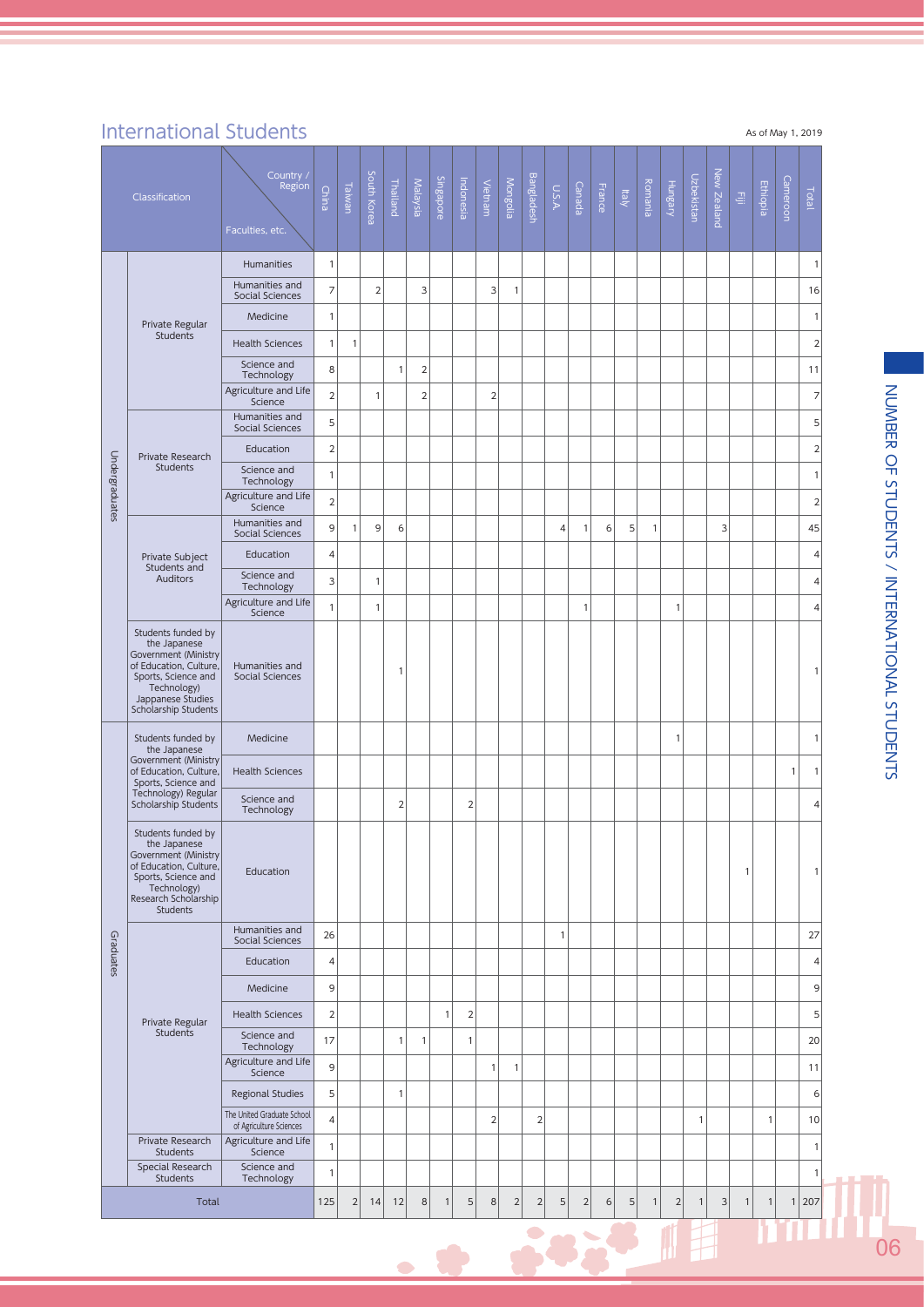#### International Academic Exchange Agreements (University-wide Agreements)

As of May 1, 2019

Country / Region University Date of Agreement North America / South America U.S.A University of Tennessee at Martin **July 8, 1980** University of Maine **June 26, 1997** San Diego State University March 19, 2001 University of Hawai'i Community Colleges Controller 20, 2017 Canada University of Saskatchewan December 7, 2001 Mount Royal University **Accord 1** Mount Royal University Thompson Rivers University **Company Property** October 19, 2006 Republic of Chile Chile University of La Frontera Alexander Dune 25, 2002 United Mexican States The Benito Juarez Autonomous University May 13, 2016 Europe French Republic **No. 2018** University Bordeaux Montaigne January 31, 1994 Russian Federation Far Eastern State Medical University **December 14, 1995** M. V. Lomonosov Moscow State University M. V. Lomonosov Moscow State University Irkutsk State University March 20, 2002 Romania **Exercise September 11, 1998** Hyperion University **September 11, 1998** Federal Republic of Germany **Example 2, 1999** University of Trier May 3, 1999 May 3, 1999 Hungary **Example 22, 2000** University of Debrecen **December 22, 2000** Italian Republic **Interversity of Catania** March 27, 2018 Oceania New Zealand University of Otago September 20, 2000 Auckland University of Technology **December 12, 2001** East Asia People's Republic of China Harbin Normal University **August 1, 1995** Yanbian University **August 28, 2000** Zhengzhou University **Changes** October 12, 2000 Dalian University of Technology **December 28, 2009** Xinjiang Institute of Engineering September 23, 2016 Qingdao Agricultural University **December 26, 2016** Taiyuan University of Technology **April 19, 2017** Shenyang University of Chemical Technology November 20, 2017 Republic of Korea Nam Seoul University June 1, 2001 Kyungpook National University **Fig. 11. 1988** July 11, 2001 Pusan National University **December 12, 2001** Kyonggi University **September 25, 2002** Taiwan National University of Kaohsiung November 17, 2016 Kainan University **November 18, 2016** Mackay Medical College **Contact Accord College** Contact Accord College October 30, 2017 National Pingtung University **April 10, 2018** Chinese Culture University February 19, 2019 Southeast Asia Kingdom of Thailand Chiang Mai University **November 2, 2000** Khon Kaen University **May 6, 2008** Thammasat University **April 14, 2017** Malaysia **Malaysia Example 2017** Universiti Tunku Abdul Rahman April 11, 2017 Republic of Indonesia Institut Teknologi Bandung May 2, 2017 National Nuclear Energy Agency **National Struck Contract Contract Agency** October 3, 2017 Socialist Republic of Viet Nam An An Giang University An Giang University July 2, 2018 Central Asia Republic of Uzbekistan Tashkent State Agrarian University **Sepember 19, 2016** Samarkand Agricultural Institute/University Sepember 22, 2016 Turkmenistan Turkmen Agricultural University named after S.A.Nyyazov March 28, 2019 Africa People's Democratic Republic of Algeria University of Science and Technology of Oran Mohamed Boudiaf March 5, 2018

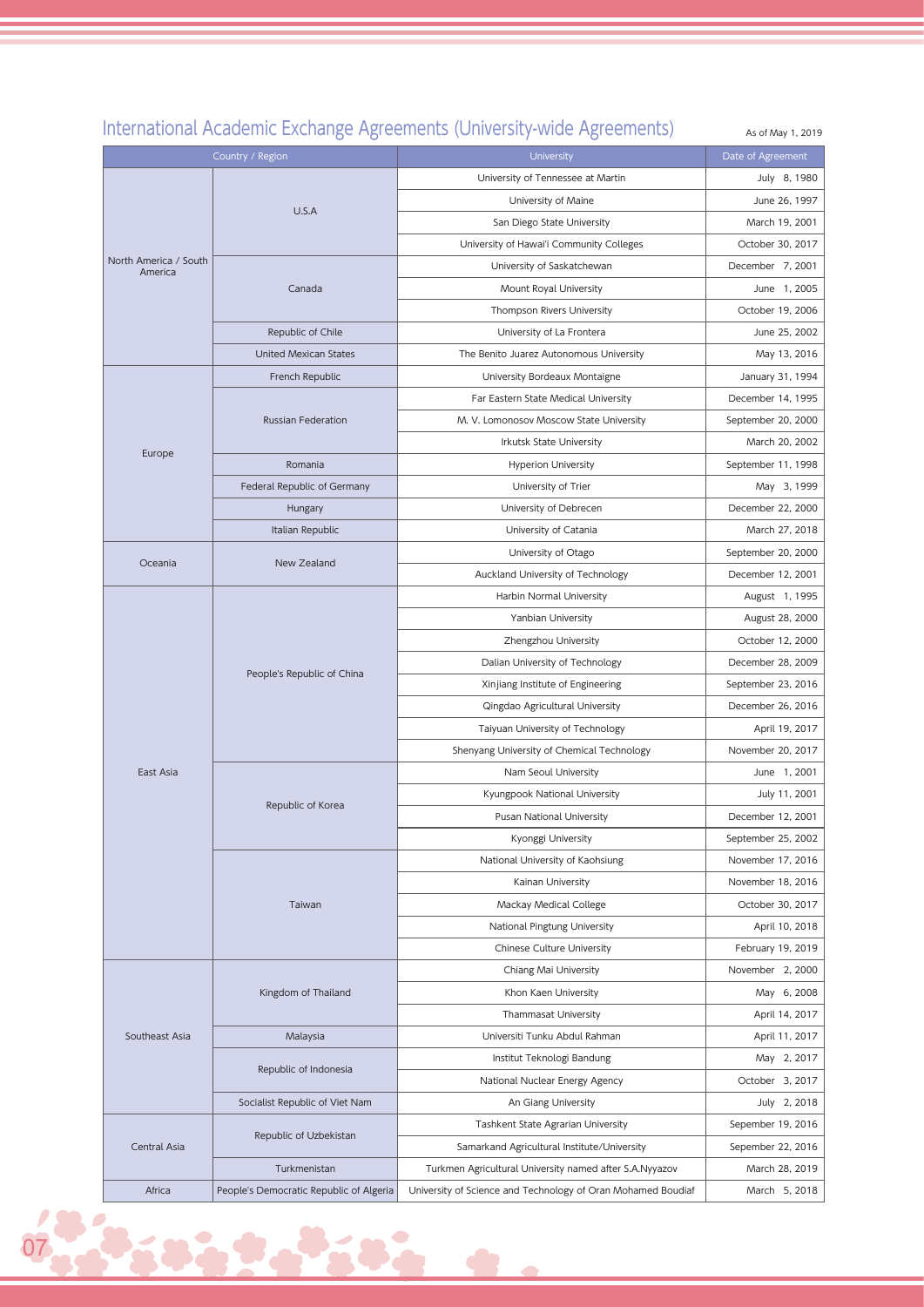|                                  |                                   | International Academic Exchange Agreements (Discipline-specific Agreements)                                              |                   | As of May 1, 2019                                     |
|----------------------------------|-----------------------------------|--------------------------------------------------------------------------------------------------------------------------|-------------------|-------------------------------------------------------|
|                                  | Country                           | University                                                                                                               | Date of Agreement | <b>Note</b>                                           |
|                                  |                                   | University of Tennessee Center for the Health Sciences                                                                   | May 19, 1982      | (School of Medicine)                                  |
| North America /<br>South America | U.S.A                             | University of South Carolina                                                                                             | July 20, 1994     | (Faculty of Education)                                |
|                                  | Jamaica                           | The University of the West Indies                                                                                        | February 25, 2002 | (School of Medicine)                                  |
|                                  | <b>Russian Federation</b>         | Botanical Garden - Institute Far Eastern Branch Russian<br>Academy of Sciences                                           | February 20, 2015 | (Faculty of Agriculture and<br>Life Science)          |
|                                  | Hungary                           | University of Pannonia, Faculty of Engineering, Institute of<br>Radiochemistry and Radioecology                          | March 18, 2013    | (Institute of Radiation<br><b>Emergency Medicine)</b> |
| Europe                           | Republic of Slovenia              | Faculty of Medicine, University of Ljubljana                                                                             | November 28, 2014 | (School of Medicine)                                  |
|                                  | Kingdom of Sweden                 | Centre for Radiation Protection Research, Stockholm<br>University                                                        | March 6, 2013     | (Graduate School of Health<br>Sciences)               |
|                                  | Republic of Finland               | Ruralia Institute, University of Helsinki                                                                                | September 7, 2009 | (Faculty of Humanities and<br>Social Sciences)        |
|                                  |                                   | China Medical University                                                                                                 | October 25, 2005  | (School of Medicine)                                  |
|                                  |                                   | Department of Physics and Electronic Information<br>Science, Hengyang Normal University                                  | November 11, 2014 | (Institute of Radiation<br><b>Emergency Medicine)</b> |
|                                  |                                   | College of Horticulture, ShenYang Agricultural University                                                                | November 3, 2015  | (Faculty of Agriculture and<br>Life Science)          |
|                                  |                                   | National Institute for Radiological Protection, China CDC                                                                | May 2, 2016       | (Institute of Radiation<br>Emergency Medicine)        |
|                                  | People's Republic of China        | School of Chemical Engineering, Sichuan University                                                                       | June 8, 2016      | (Institute of Regional<br>Innovation)                 |
|                                  |                                   | School of Radiation Medicine and Protection and Radiation<br>Medicine and Interdisciplinary Sciences, Soochow University | May 21, 2018      | (Institute of Radiation<br><b>Emergency Medicine)</b> |
| East Asia                        |                                   | Xishuangbanna Tropical Botanical Garden,<br>Chinese Academy of Sciences                                                  | October 29, 2018  | (Faculty of Agriculture and<br>Life Science)          |
|                                  |                                   | Institute of Radiation Medicine, Fudan University                                                                        | March 12, 2019    | (Institute of Radiation<br>Emergency Medicine)        |
|                                  |                                   | Korea Institute of Radiological and Medical<br>Sciences (KIRAMS)                                                         | January 21, 2013  | (Institute of Radiation<br>Emergency Medicine)        |
|                                  |                                   | Dongnam Institute of Radiological & Medical<br>Sciences (DIRAMS)                                                         | June 14, 2016     | (Institute of Radiation<br>Emergency Medicine)        |
|                                  | Republic of Korea                 | The College of Agriculture, Life & Environment Sciences,<br>Chungbuk National University                                 | December 6, 2018  | (Faculty of Agriculture and<br>Life Science)          |
|                                  |                                   | College of Agriculture and Life Sciences, Kangwon National<br>University                                                 | November 5, 2018  | (Faculty of Agriculture and<br>Life Science)          |
|                                  | Taiwan                            | College of Agriculture and Natural Resources, National<br>Chung Hsing University                                         | November 15, 2017 | (Faculty of Agriculture and<br>Life Science)          |
|                                  |                                   | Faculty of Agriculture, Kasetsart University                                                                             | May 27, 2015      | (Faculty of Agriculture and<br>Life Science)          |
|                                  |                                   | Faculty of Science, Chulalongkorn University                                                                             | January 30, 2018  | (Institute of Regional<br>Innovation)                 |
|                                  | Kingdom of Thailand               | Faculty of Science, Kasetsart University                                                                                 | July 11, 2018     | (Institute of Radiation<br>Emergency Medicine)        |
| Southeast Asia                   |                                   | School of Energy and Environment, University of Phayao                                                                   | August 6,2018     | (Faculty of Agriculture and<br>Life Science)          |
|                                  |                                   | School of Management and Information Sciences,<br>University of Phayao                                                   | August 6,2018     | (Faculty of Agriculture and<br>Life Science)          |
|                                  |                                   | Faculty of Engineering, Chulalongkorn University                                                                         | December 21, 2018 | (Institute of Radiation<br><b>Emergency Medicine)</b> |
|                                  | Socialist Republic of<br>Viet Nam | Institute for Nuclear Science and Technology, Vietnam<br>Atomic Energy Institute                                         | November 22, 2013 | (Institute of Radiation<br>Emergency Medicine)        |
|                                  | Republic of the Philippines       | The Philippine Nuclear Research Institute                                                                                | Junuary 30, 2015  | (Institute of Radiation<br>Emergency Medicine)        |
| South Asia                       | India                             | Faculty of Science, Alagappa University                                                                                  | August 7,2018     | (Faculty of Agriculture and<br>Life Science)          |
|                                  |                                   | Faculty of Arts, Alagappa University                                                                                     | August 7,2018     | (Faculty of Agriculture and<br>Life Science)          |
|                                  | People's Republic of              | Atomic Energy Centre(AEC), Dhaka, Bangladesh Atomic<br><b>Energy Commission</b>                                          | October 15, 2018  | (Institute of Radiation<br><b>Emergency Medicine)</b> |

#### International Academic Exchange Agreements (Discipline-specific Agreements)

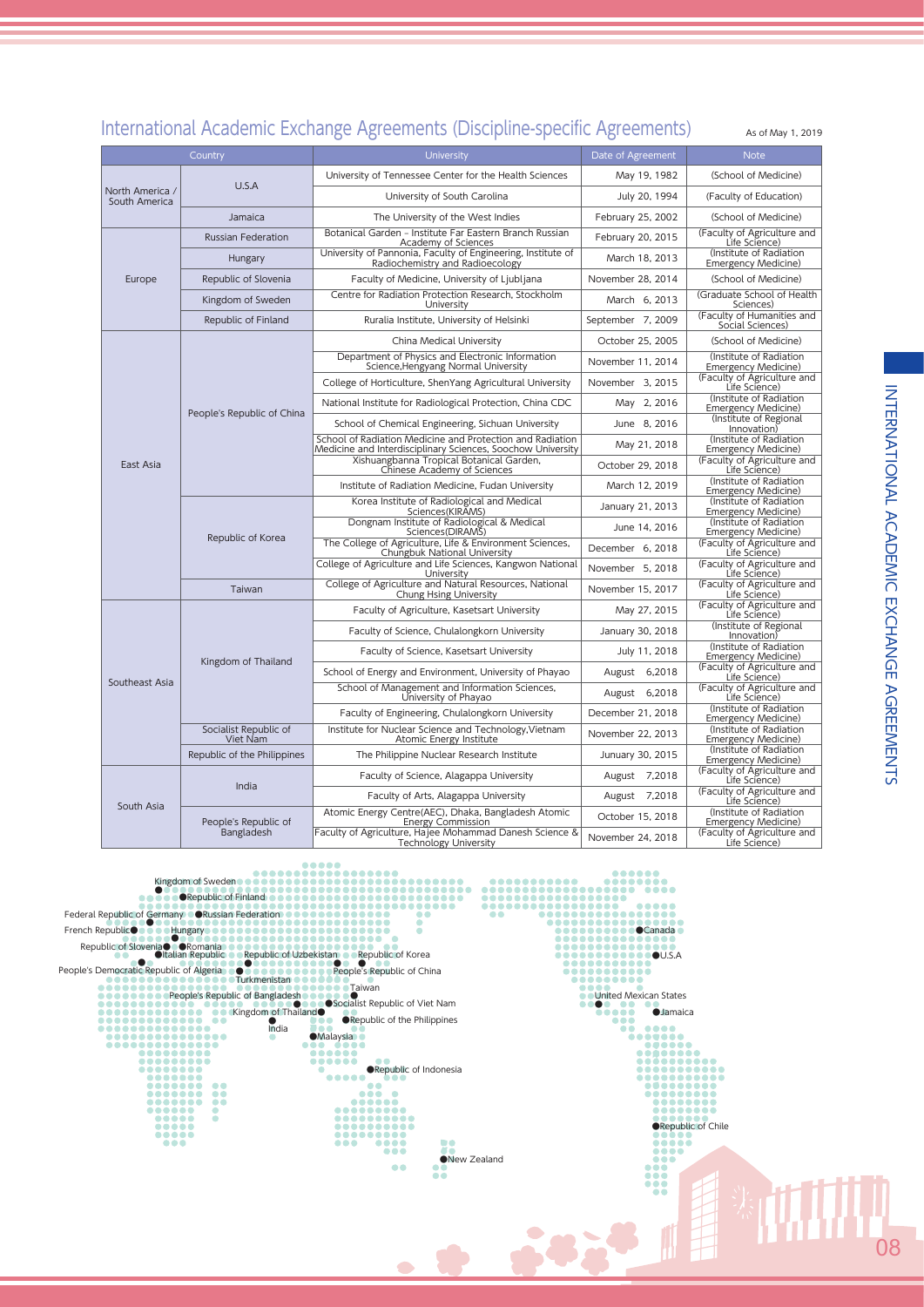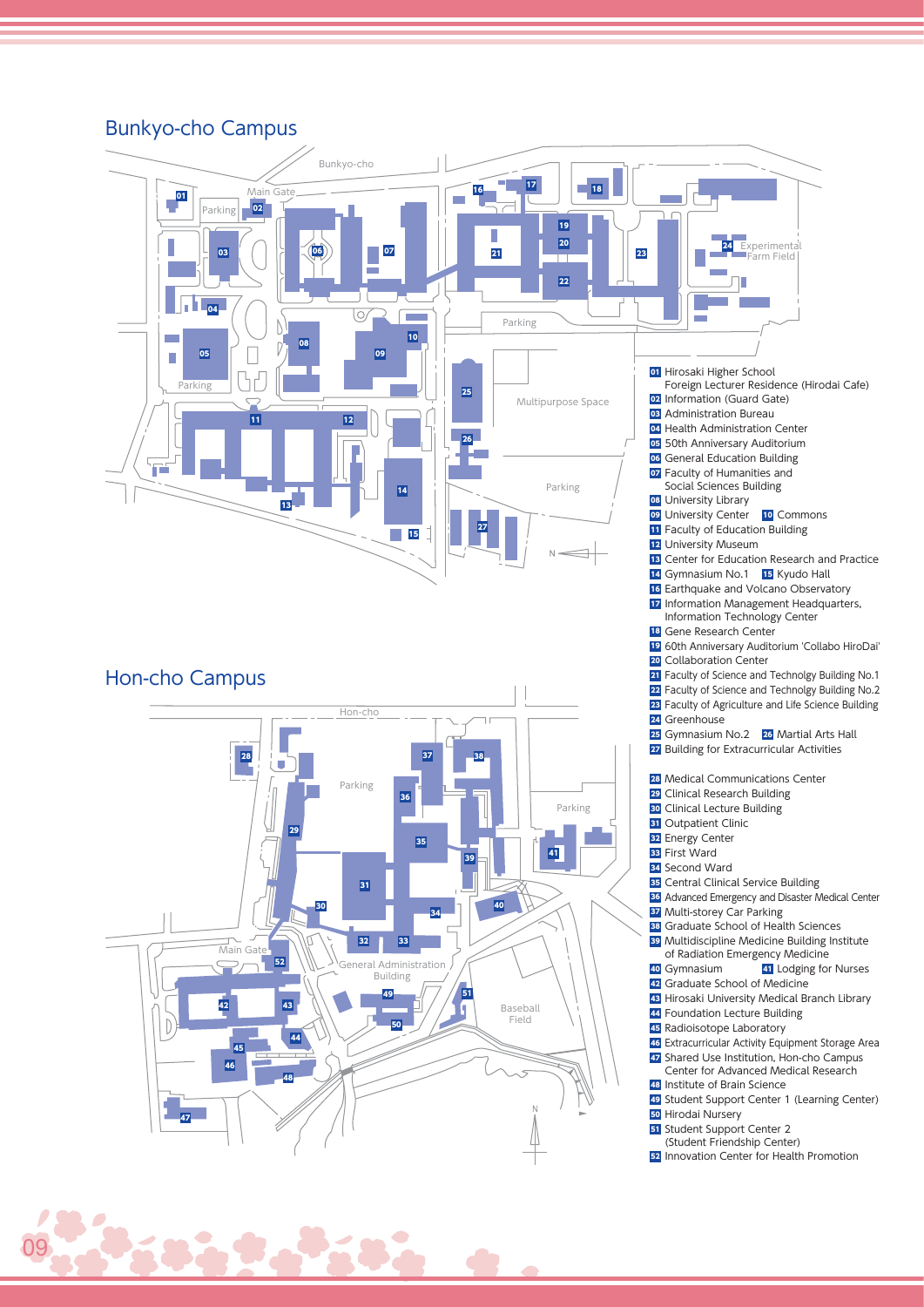

 $\overline{\phantom{a}}$ 

**AR** 

 $10$